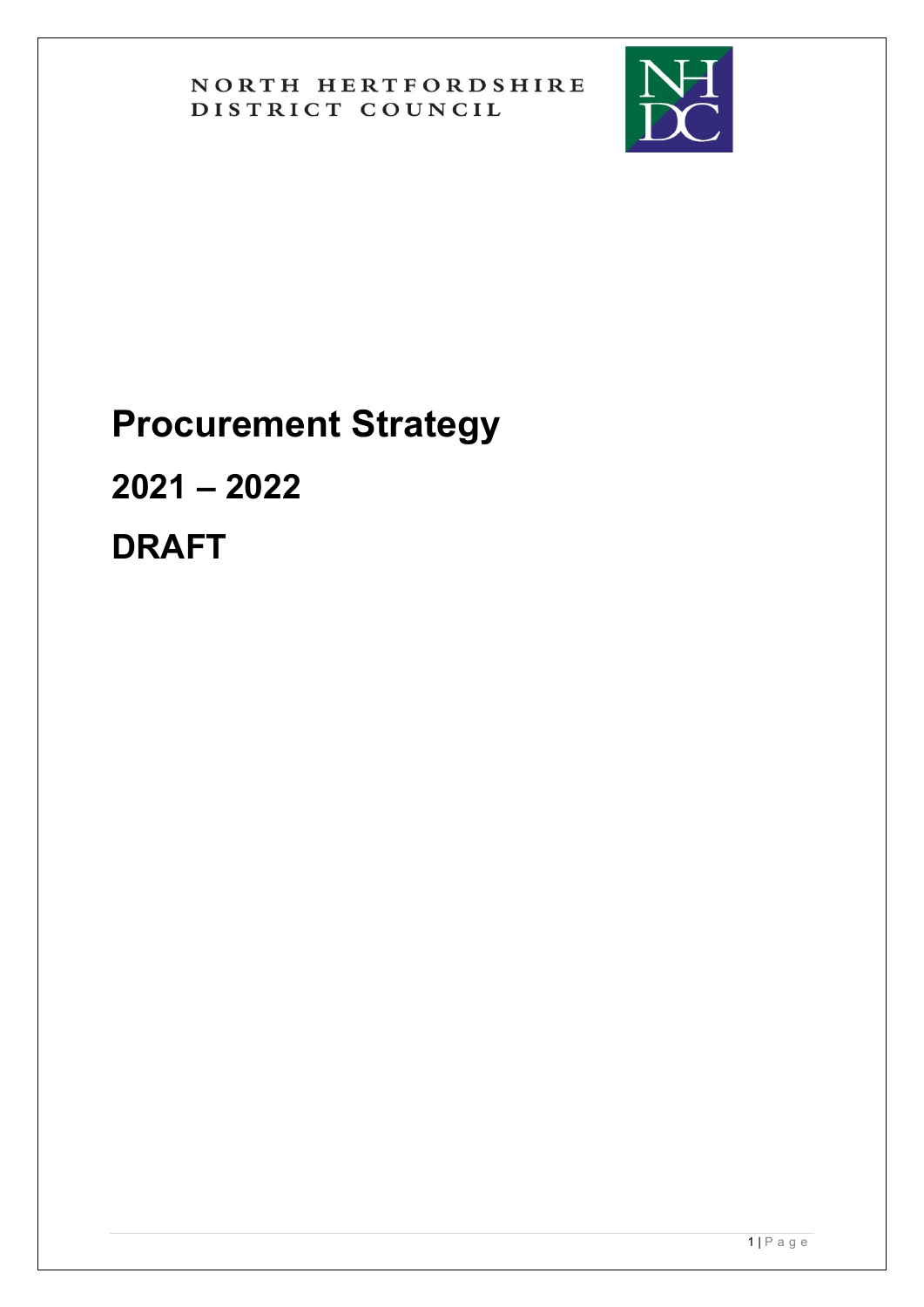

#### **Foreword**

*As with many Councils during the last year, the Council has had to be reactive to the unprecedented situation (following the pandemic and preparing for post European Union transition). This shorter term Strategy for 2021-22 therefore will attempt to put into place some of the Council's aspirations for the District, as they relate to the Council's Plan as well as remain reactive to the changing environment.* 

#### **1.0. Introduction**

The term 'Procurement' is not about purchasing, buying or commissioning, it is the whole life cycle in the acquisition of goods, works or services from the supplier through to the end of the project. It is important to ensure that the goods/services are appropriate and that they are procured at the best possible cost to meet the needs of the users and the local community in its widest sense in terms of quality and quantity, time, and location. Procurement processes are intended to promote fair and open competition, are managed and controlled accordingly, whilst minimising exposure to fraud and collusion, and achieving the Council's key objectives and outputs.

Since the last Procurement Strategy was adopted, a number of new external influences have been taken into account, including climate change, the UK transitioning out of the EU and the coronavirus (Covid-19) pandemic. This Strategy sets a structure for procurement throughout the authority, which reflects the Council's vision and objectives and this context.

Procurement is central to the management of many operations within the Council, with the authority spending around £22m per year on commissioning goods, works and services from suppliers. Procurement is a key part to managing costs, although it must be recognised that the wider advantage for the District comes from the whole life costs, environmental and social benefits and not just the lowest price.

The Council recognises the role that procurement can play in delivery social and economic gains within the local economy. The Council acknowledges the benefits of opening up local procurement to wider participation and will look to apply the Go Local policy to the award of contracts under £100k where it is feasible to do so.

The Council acknowledges the valuable guidance within the National Procurement Strategy for Local Government in 2018<sup>1</sup>, with the emphasis on leadership, behaving commercially and achieving community benefits. This Strategy seeks to encompass these as focal points around the following interchangeable areas:

#### **Leadership**

- Overview mechanism.
- Management and Control of Procurement Activity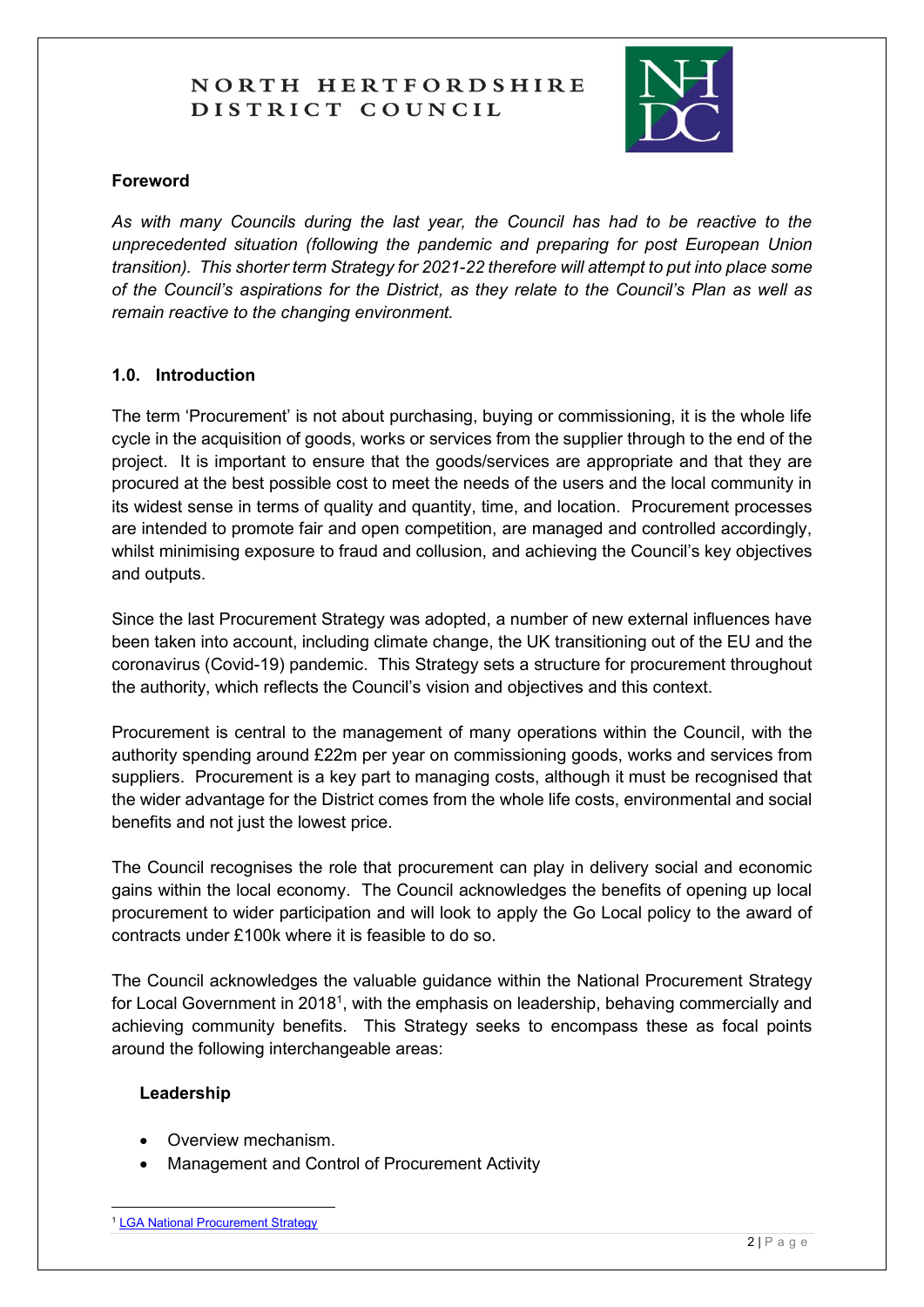

#### **Commercialism, Community and Social benefit**

- Commercialism
- Community wealth building (including widening the scope of the Go Local policy)
- Ethical procurement (such as social value, real living wage, ethical supply chain)
- Safeguarding (including Modern Slavery)
- Carbon reduction/sustainability
- Equalities and Diversity

## **Reacting to change**

- Impact of covid-19 pandemic & economic recovery particularly around Small and Medium Economic Entities and Local Businesses
- Brexit/ post EU Transition

## **2.0 Procurement Strategy Context**

The Strategy is designed to be a high-level statement and has been produced in line with a number of Council documents:

- The Council Plan<sup>2</sup>
- Medium Term Financial Strategy and budget;
- The Council's Contract Procurement Rules (regulating procurement function).
- The Council's Contract Management Guides
- The Council's Transparency Statement (in the supply chain)

Procurement within the Council must also be undertaken in line with legalisation which currently includes:

- The Public Contract Regulations 2015 (as amended from 1 January 2021)
- Transfer of Undertakings (Protection of Employment) Regulations 2006 as amended by the Collective Redundancies and Transfer of Undertakings (Protection of Employment) (Amendment) Regulations 2014
- Equality Act 2010
- The General Data Protection Regulation (GDPR) 2018
- Social Value Act 2012

Legalisation may change and this Strategy must remain as flexible as it can to take that into account.

<sup>2</sup> <https://www.north-herts.gov.uk/home/council-data-and-performance/council-plan>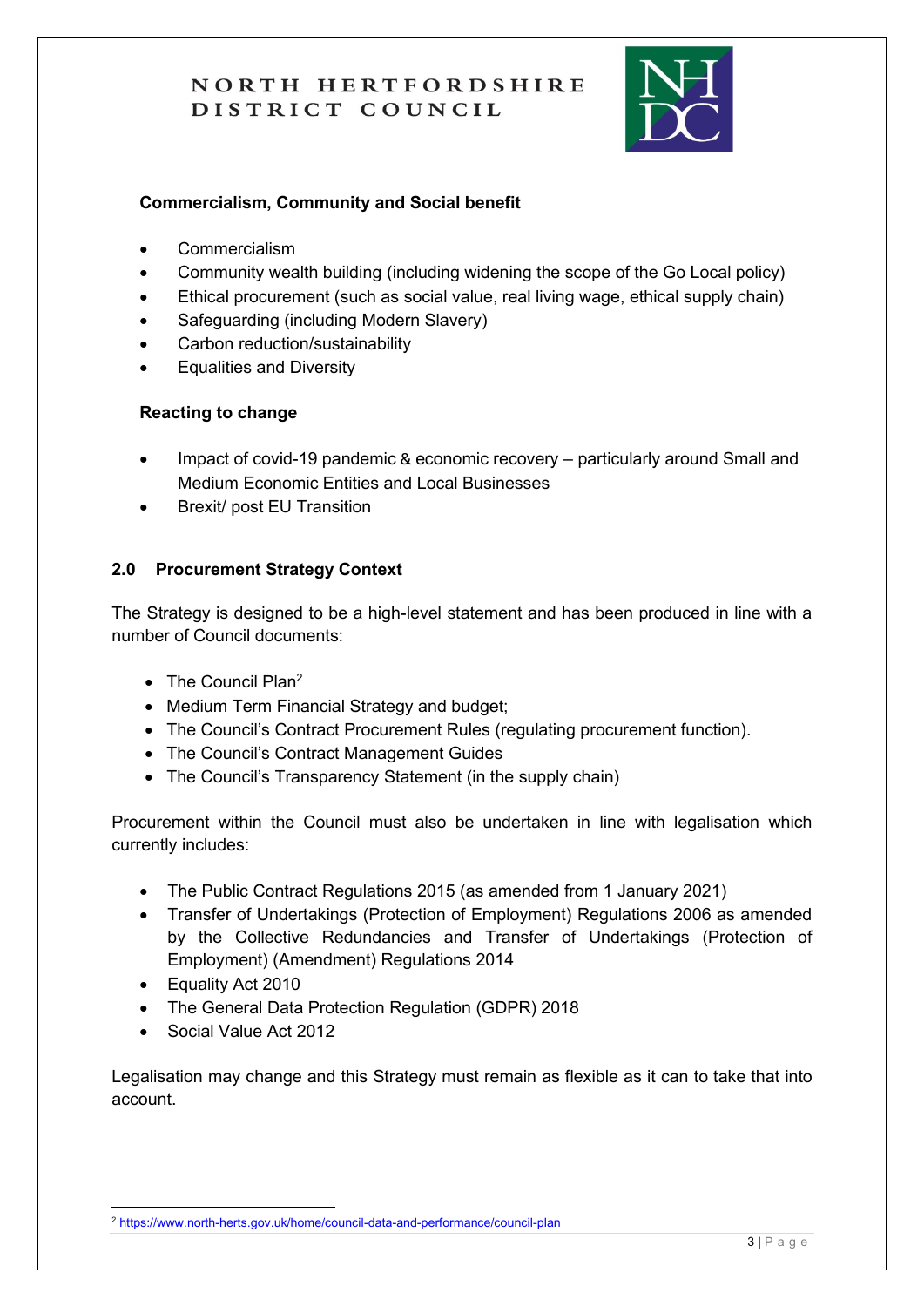

#### **3.0 Procurement Focus**

#### **3.1 Leadership**

#### Overview mechanisms

Procurement falls under the Executive Member for Finance and IT and overall review of this with Cabinet. It has a role in efficient, effective and innovative services. It potentially involves partnership working and benefitting from partnership procurement where feasible. Where possible this contributes toward the Council's priorities, budget management and sustainability.

#### Management and Control of Procurement Activity

Procurement is part of the Legal section which reports to the Service Director for Legal and Community. A devolved procurement model is in place within the Council, with contract managers responsible for running their procurements, supported by the Procurement Officer (and relevant legal officer where appropriate).

A contract manager will be designated at the outset of each procurement, with the responsibility and sufficient authority, for ensuring that the procurement project is correctly executed.

Senior managers are responsible for ensuring that staff engaged in procurement and contract management shall be suitably qualified and trained for the purpose.

When contract managers are arranging a procurement they should have the capability themselves, through qualification, experience and/or knowledge or have access to suitably trained and informed staff, to be able to arrange the procurement in a satisfactory manner. The Procurement Officer is able to support and guide in this process where appropriate and necessary.

Officers managing major contracts shall have the capability themselves, through qualification, experience and/or knowledge, or should have access to technical expertise, to be able to ensure the sound management and monitoring of contracts.

#### **3.2 Commercialism, Community and Social benefit**

#### Commercialism

There are wide-ranging factors that can impact on the success of a commercial arrangement. Through taking a considered approach at the outset of a procurement, with appropriate risk identification and seeking an innovative approach, will help to achieve commercial success for the Council's expenditure.

Procurement at NHDC will seek to incorporate and embed the following considerations: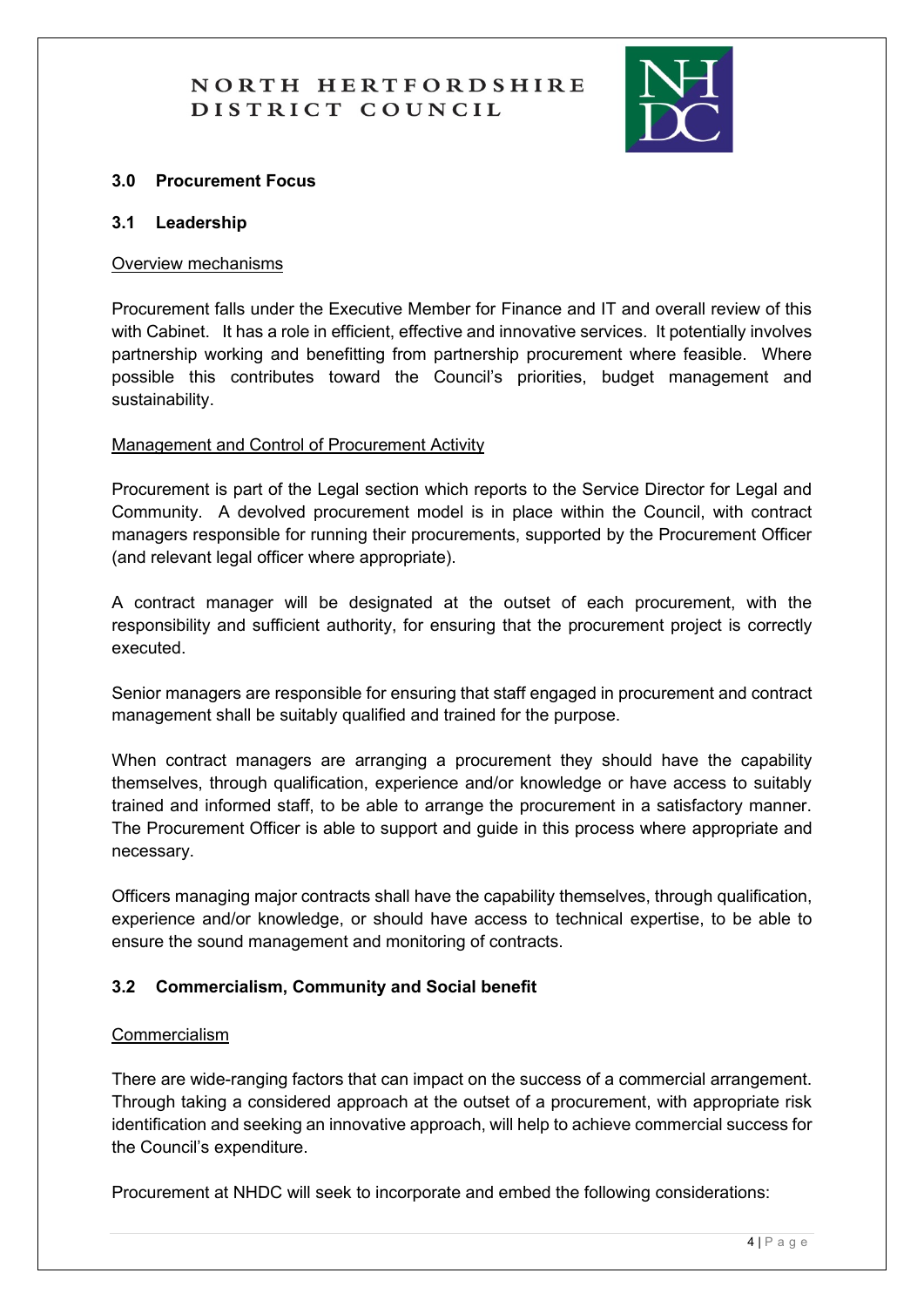

- procurements will be within the regulatory structure (Contract Procurement Rules NHDC's Standing Orders and Financial Regulations in place) that clearly set out the responsibilities and approval levels for spending money with suppliers;
- at the outset of each procurement we will consider the commissioning options and challenge existing methods to determine the best method for achieving value for money;
- wherever possible we will use opportunities for collaboration with other organisations, and/or partners, including the use of pre-existing frameworks in order to achieve value for money through economies of scale;
- will work with the Commercial Directorate to consider the feasibility of, and then if so, to develop a preferred supplier list for specific areas of regular specialised /time sensitive work (the aim being to capitalise on potential investment opportunities and be more reactive for project work)we will give due consideration to what could go wrong, how likely this is and the assess the likely consequences at the start of each procurement. If necessary, following this risk assessment, the 'project' will be logged on the Council's risk register;
- procedures established for letting and managing major contracts will be appropriate to the risks that have been identified. In particular, procedures will not be overbureaucratic and should satisfy the value for money requirement;
- we will ensure officers involved in procurement processes have access to clear guidance and templates, supported by online training tools, so procurement resources are focused on value adding areas;
- we will draft our specifications to encourage supplier innovation within their bid responses;
- we will regularly review our procurement processes to ensure they are streamlined and clear for the officers following them, so time is not wasted through a lack of understanding;
- we will carry out effective contract management to ensure commercial benefits stated in the procurement process by the supplier are realised under the contract;
- we will utilise flexible contracts which withstand changes in the operating environment with appropriate contract exit arrangements;
- we will ensure that effective risk identification and mitigation measures are applied to each procurement to ensure commercial success;
- we will maintain the Contract Register and ensure the contract review dates reflect the planning time needed for re-procuring the contract;
- we will use pricing schedules which capture whole life contract costs incurred in the goods or service provision.
- wherever feasible, we will maximise on opportunities to make savings by aggregating spend through effective collaboration or via a shared service on common goods and services without compromising the need for social value and providing opportunities for local businesses.

## Community wealth building

The National Organisation for Local Economies defines Community Wealth Building as: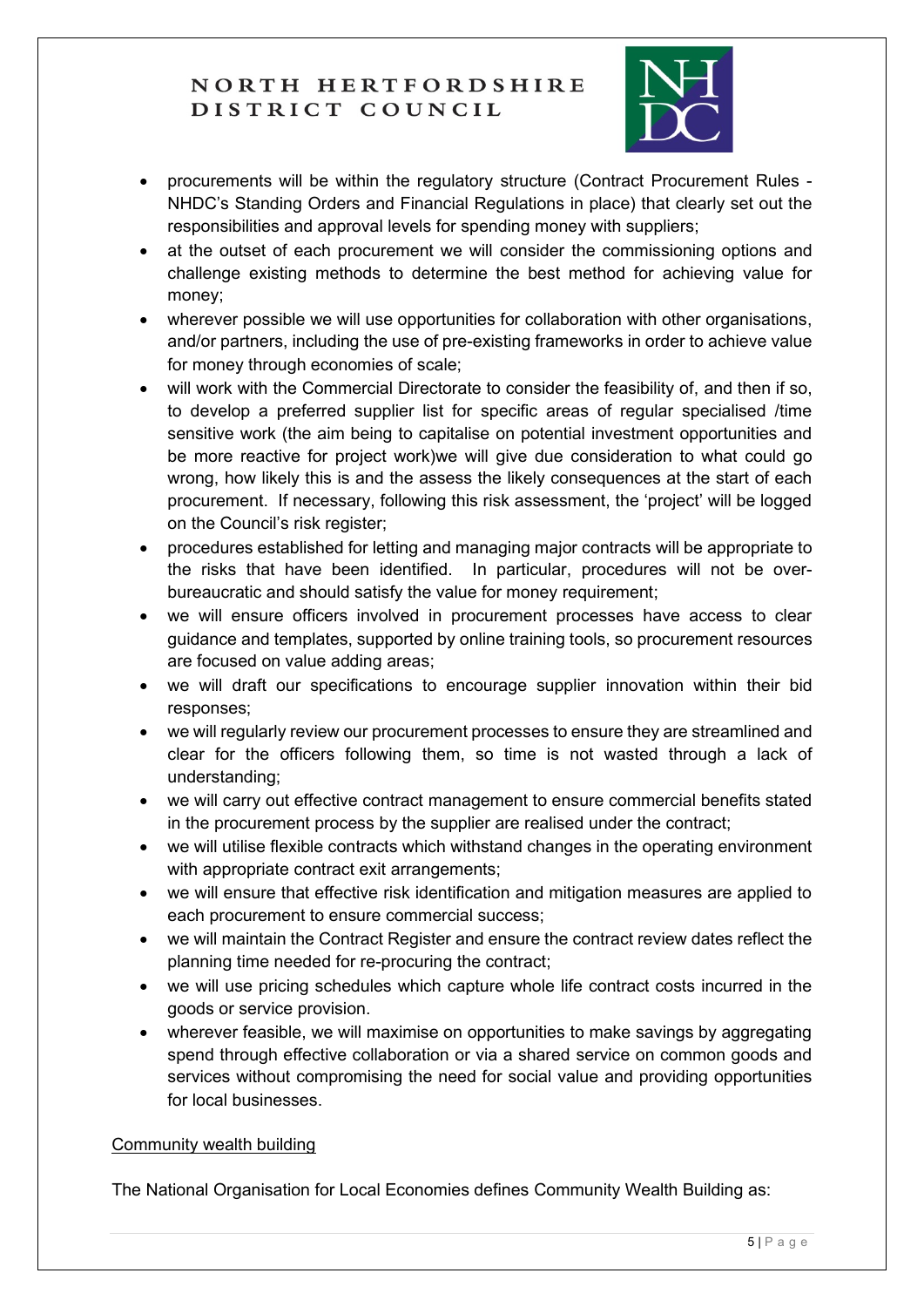

"*a new people-centred approach to local economic development, which redirects wealth back into the local economy, and places control and benefits into the hands of local people*" 3 .

The Council recognises the role procurement can play in community wealth building, through increasing spend with local and regional suppliers, whilst still complying with the appropriate procurement rules. Procurement at NHDC take the following approach to community wealth building, in order to help the local area benefit from the Council's spend activity:

- we will encourage local SMEs, social enterprises and minority businesses and suppliers to bid for contracts through providing clear specification of requirements and instructions for tendering;
- larger contracts will be split into smaller lots where possible to enable local suppliers, with smaller resources, the ability to bid.

#### Social benefit (ethical procurement): Social Value

The foundations of social value in procurement is in the Social Value Act 2012. This places a requirement on the Council to:

*"consider, prior to undertaking the procurement/commissioning process, how any services procured might improve economic, social and environmental well-being".*

Social Value is an area of opportunity for the Council to realise more for its residents by achieving additional value for its commissioning activities. By taking Social Value into account during the procurement process, spending decisions can be used to maximise the benefit for the residents in the North Hertfordshire district.

The Local Government Act 2000 further reminds us that fundamentally, an objective of any local authority should be:

"*The promotion or improvement of the economic, social and environmental well-being of their area."*

The Council will pursue the following social value objectives:

- at the start of each procurement process, procuring stakeholders will discuss and identify Social Value opportunities and embed relevant questions within the procurement documents;
- we will monitor the Social Value commitments made by supplier and publish a log of them on the intranet.

<sup>3</sup> <https://cles.org.uk/community-wealth-building/what-is-community-wealth-building/>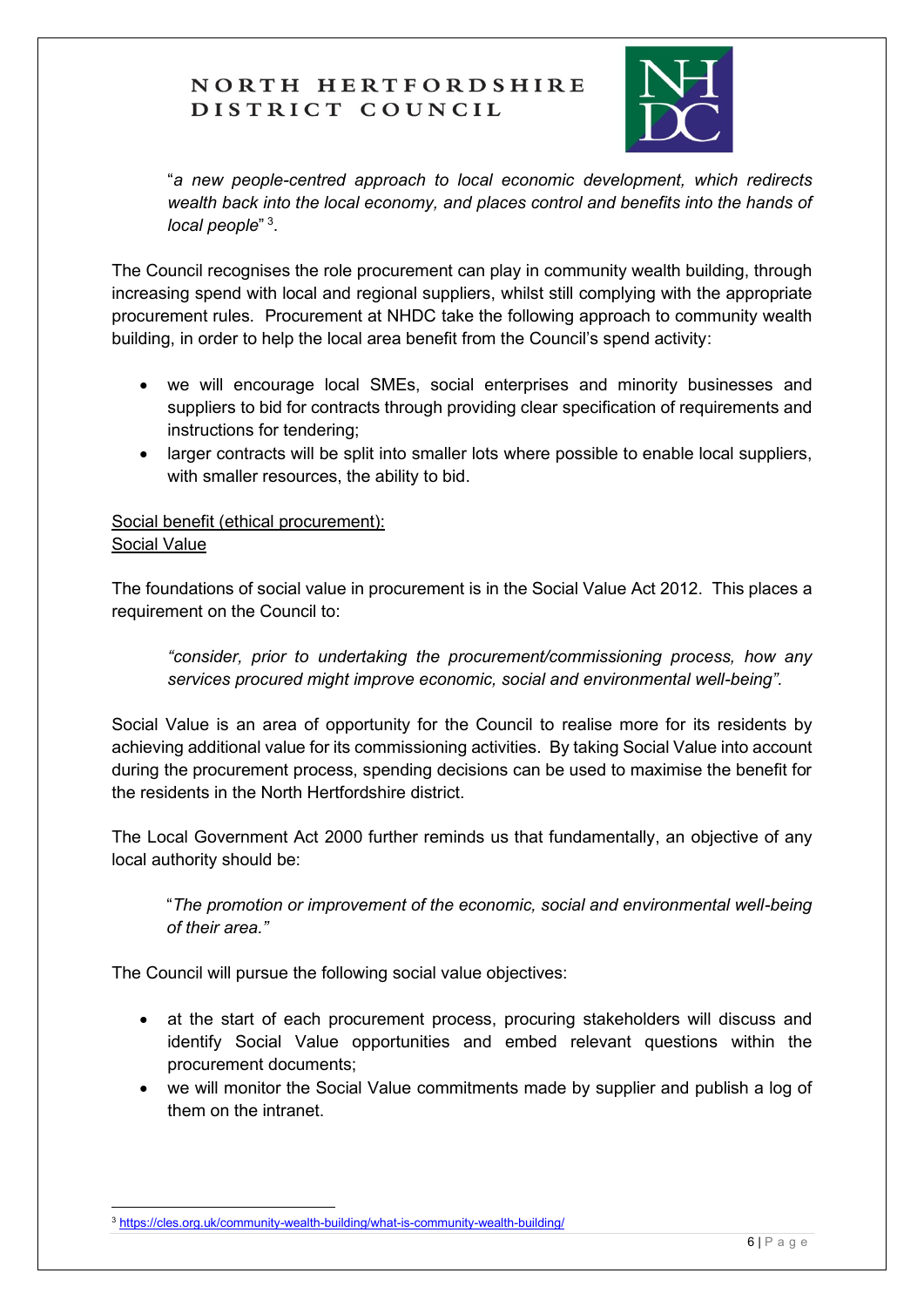

#### Real living wage

The real living wage is higher than the national minimum wage and is calculated on the cost of living, based on a basket of household goods and service<sup>4</sup>.

The Council strongly believes that fair work practices and paying the Real Living Wage can have a positive effect on people's lives and can help to create a fairer and more equal society.

We are committed to promoting the living wage and we will continue to take every opportunity to do so when buying goods, services and works.

The Council supports the objectives of the Real Living Wage Foundation, which seeks for all employees to be paid a wage that covers their everyday needs.

At NHDC we will seek to implement the following real living wage commitments with our suppliers:

- we will promote the use of the real living wage with our highest spend suppliers through contract managers advocating the Council's values in this area;
- for tenders where low industry wages typically exist, the Council will consider the use of scored quality questions on the real living wage and whether the use of zero hour contracts exists.

## Safeguarding (Modern Slavery)

The Council is committed to doing what it can to combat slavery and prevent human trafficking within its business and supply chain. The Council's aspiration is to have a positive impact on the fair and safe working conditions of those working directly or indirectly for us. A Modern Slavery Transparency statement is published on the Council's website.

The legalisation in the area of modern slavery encourages the scrutiny of the authority's supply chains to eliminate any unfair practises covertly taking place. The following principles will be upheld to ensure diligent safeguarding is in place at NHDC:

- we will procure in line with the Council's Transparency Statement for identification of modern slavery within the supply chain;
- we will comply with the Co-operative's Charter against Modern Slavery (as adopted by the Council);
- we will ensure procurement training is maintained on modern slavery;
- we will produce a check list of the modern slavery identifiers within supply chains for disseminating within the service areas;
- we will monitor the number of new contract awards where the Modern Slavery Act 2015 applies to the contractor and whether requirements have been upheld;

<sup>4</sup> [https://www.livingwage.org.uk/what-real-living-wage?gclid=EAIaIQobChMIq\\_yswJ7y6gIVRrTtCh3rDQcwEAAYASAAEgL4nPD\\_BwE](https://www.livingwage.org.uk/what-real-living-wage?gclid=EAIaIQobChMIq_yswJ7y6gIVRrTtCh3rDQcwEAAYASAAEgL4nPD_BwE)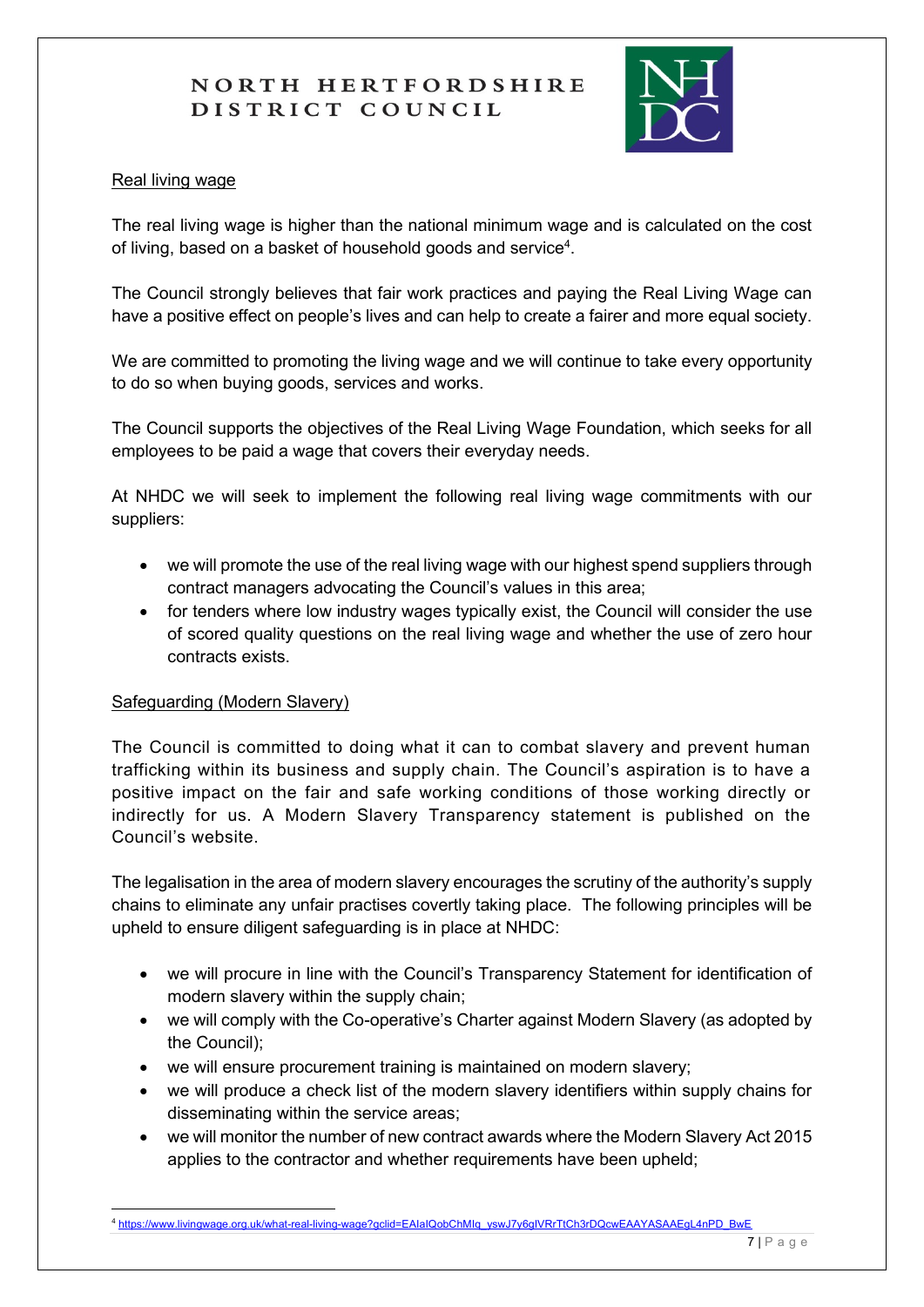

- we will challenge any abnormally low-cost tenders to ensure they do not rely upon the potential contractor practising modern slavery;
- we update the Council's procurement page that suppliers contracted workers are free to join a trade union and are not to be treated unfairly for belonging to one;
- we will look to affiliate to Electronic Watch an independent monitoring organisation that<sup>5</sup> allows public buyers to detect problems in the global electronics' supply chain;
- we will keep the procurement intranet page updated highlight the whistleblowing system for staff, contractors or agency to blow the whistle on any suspected examples of modern slavery and unlawful behaviour in relation to the contract.

## Ethical supply chain

The Council is committed to ensuring an ethical supply chain is in place for its activities. To do so the Council will implement the overarching principles of environmental protection, elimination of modern slavery, respect for human rights, elimination of fraud, bribery and corruption within its supply chains.

Specific ethical supply chain considerations, not covered in other sections within this Strategy, are:

- we will use the Transparency in the Supply Chains Platform (TISC) to access corporate transparency reports at the outset of a procurement as this will help achieve human rights and environmental outcomes;
- we will use the TISC portal to check compliance issues with existing suppliers;
- we will review our Transparency Statement annually, monitor our outcomes and update any necessary actions annually;
- The Council will endeavour to use Fair Trade products where possible and facilitate usage of such products through transparent procurement processes and contracts ensuring that the requirements for value for money and quality are met;
- we will include a link within our procurement documents to direct bidders to the Council's Anti-Fraud and Corruption Policy (which incorporates other Policy documents, such as the Anti- Bribery Policy);
- The Procurement Officer will undertake the Chartered Institute of Procurement and Supply's online training course on Ethical Procurement and Supply annually.

#### Carbon reduction/sustainability

In May 2019, the Council passed a Climate Emergency motion which pledged to do everything within the Council's power achieve zero carbon emissions in North Hertfordshire by 2030, this will only be achievable if Carbon impacts are considered as part of all procurement exercises. Consideration of the environmental impact from the Council's commissioning activities is a key area of importance, with opportunities to generate positive benefits actively sought.

Sustainable procurement is a culture and should be considered in the development of specifications as well as in the evaluation of procurement exercises.

<sup>5</sup> bringing together public sector buyers and civil society organisations in electronics production regions, with experts in human rights and global supply chains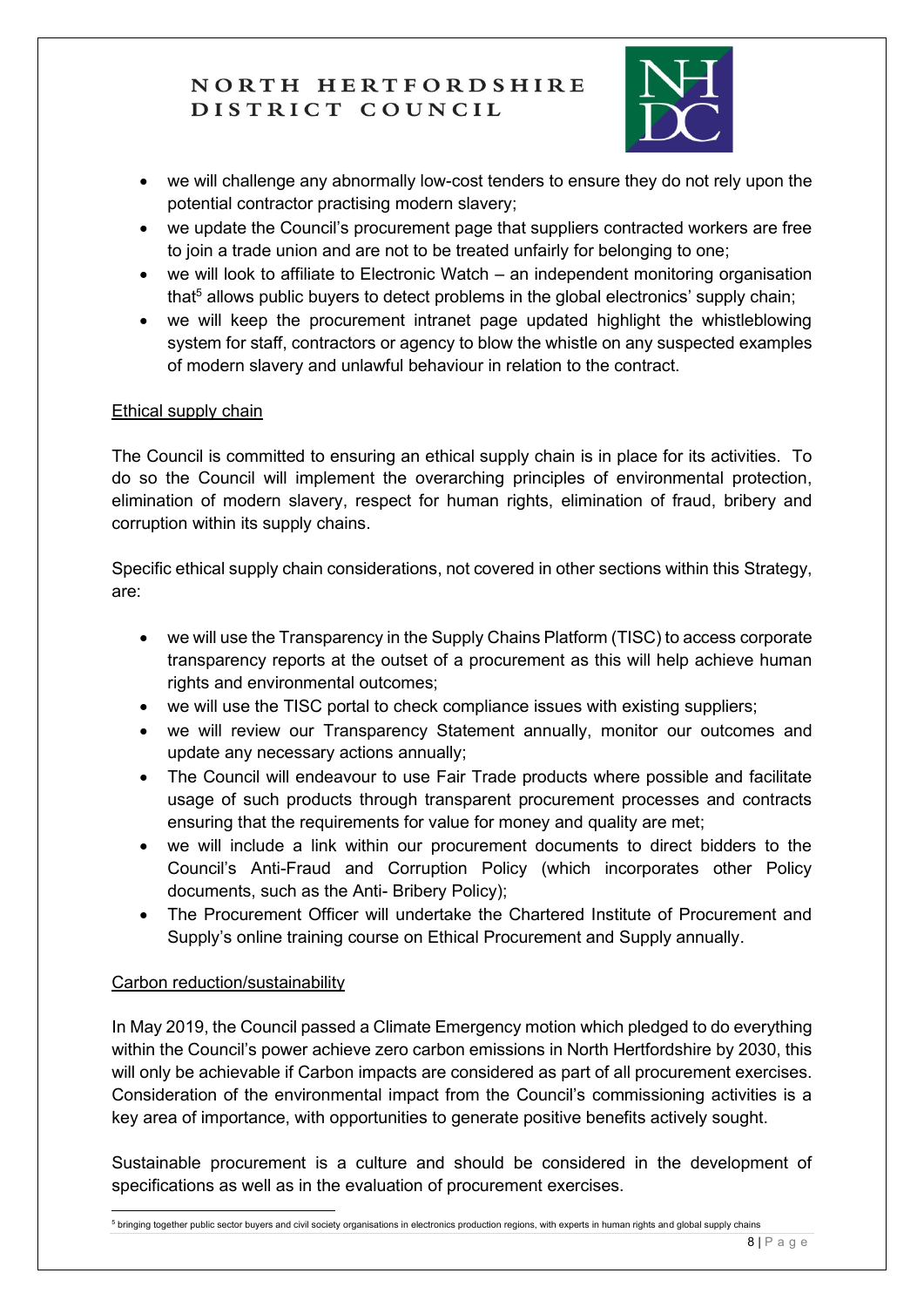

The first step in sustainable procurement is reducing the need to procure. Attention to the whole life cost/ lifecycle and longevity of a product in particular, reducing the use of 'single use' products where possible is a simple way to incorporate sustainable procurement. Consideration of the supply chain is important but not just of the supplier itself – where possible there needs to be consideration of how a supplier sources raw materials and/ or product, as well as sub-contractors.

When procuring products, understanding (where possible) of how that product or process fits into a circular economy, alongside use of materials from sustainable sources, considering EPC ratings (where appropriate). Sustainability may be covered in the evaluation of Social Value elements, where sourcing local products, or products with a net zero carbon impact can be assessed. However, more environmentally positive selection criteria based on sustainability principles may be appropriate.

The Council will undertake the following carbon reduction / sustainability measures:

- purchases of goods and services should be made only where there is demonstrable best practice in place for standards for environmental, economic or social sustainability;
- whole-life costs should be considered, i.e. is a higher capital cost offset by reduced operational costs due to a more energy efficient product;
- products which are harmful to the environment will not be purchase where a less damaging alternative is available. e.g. the use of independently certified wood from sustainable forests e.g. FSC;
- a reduction in quantity and/or quality (where direct environmental benefit is evident) and should be considered in any specification. Consideration of draw down contracts, where supplies are delivered under the contract as the need arises, rather than requiring upfront numbers of products which lay unused and will ultimately be disposed of. e.g. quantities of promotional leaflets;
- the waste hierarchy should be considered in the specification of any product and consideration of its disposal. The Council will specify products which are made from recycled products, at end of life can be recycled, can be re-used, or will biodegrade, wherever possible;
- products which operate in an energy efficient manner should be specified and those which cause minimal damage to the environment in their production, distribution, use and disposal should be considered more highly when awarding marks in the allocated quality question;
- paper will be procured from sustainable forests or have recycled content and where possible should be unbleached;
- suppliers are key to the delivery of sustainable procurement. They will be encouraged to continually improve their sustainability profile. Understanding how suppliers manage their waste is a simple first step in determining the sustainability principles of a supplier. If they are not separating waste for recycling they are unlikely to consider sustainability at the heart of their business;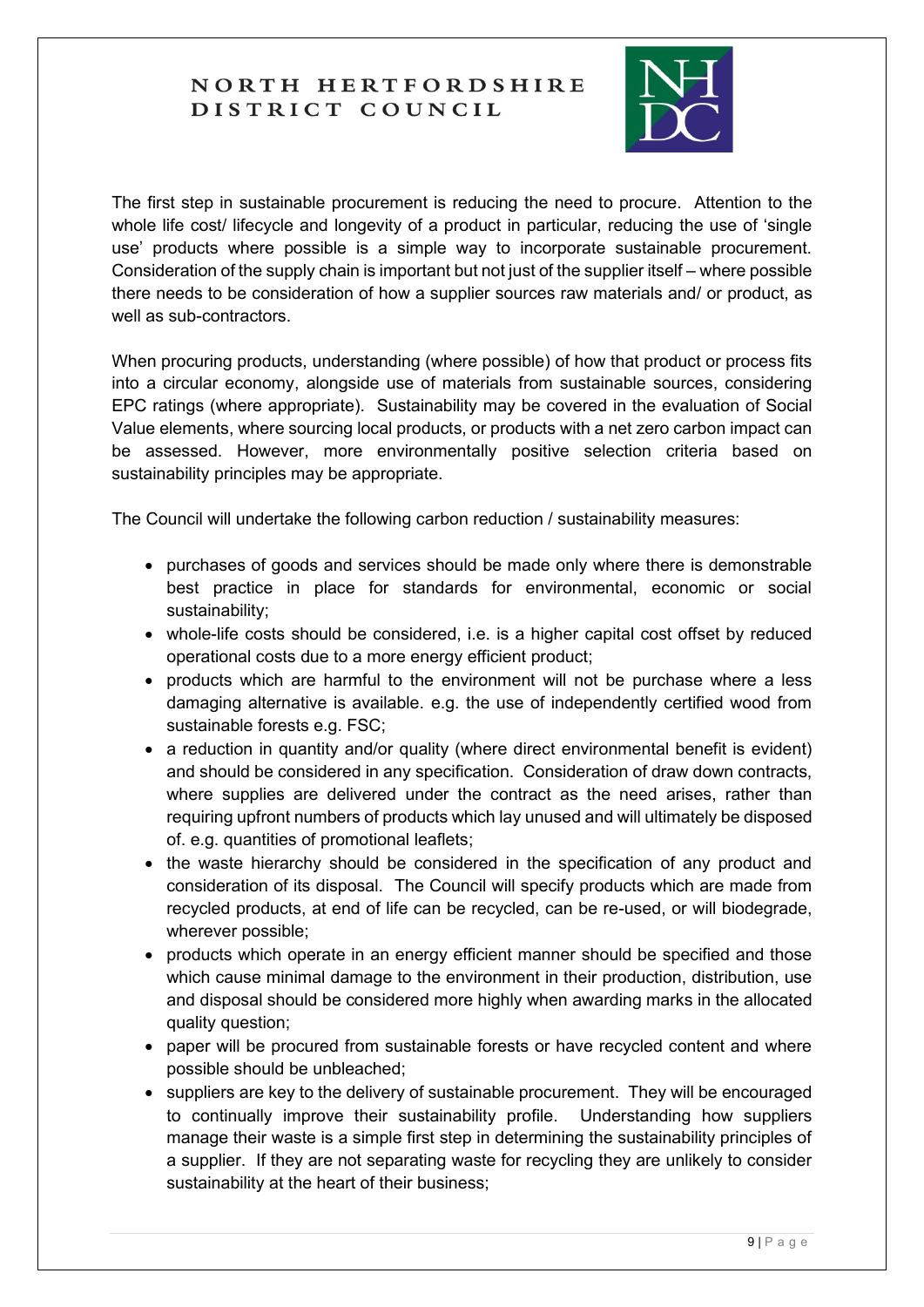

• the Council is working towards the reduction of the carbon footprint of its premises and will continue to pursue this by actively reducing its energy consumption in relation to its associated contracts within this area. Proactive steps should be scored as well as suppliers demonstrating they procure fuel from sustainable sources e.g. the use of green energy supplier or biofuels.

#### Equalities and Diversity

The Equality Act (2010) (the Act) sets out anti-discrimination law in the UK. It identifies 'protected characteristics': age, disability, gender reassignment, race, religion or belief, sex, sexual orientation, pregnancy and maternity and marriage and civil partnerships. The Act sets out the public sector equality duty (PSED) which applies to most public authorities in England, such as local authorities, police, schools, universities and central government departments. It also applies to organisations carrying out a public function. It therefore includes private companies or voluntary sector organisations that have been contracted to carry out public functions on behalf of a public authority. The duty only applies in respect of the public function being carried out and not the wider business of the contracted body. The PSED requires public authorities to have due regard to the need to:

- eliminate unlawful discrimination, harassment and victimisation and other conduct prohibited by the Act;
- advance equality of opportunity between people who share a protected characteristic and those who do not; and
- foster good relations between people who share a protected characteristic and those who do not.

The Act also explains that advancing equality of opportunity involves having due regard to the need to:

- remove or minimise disadvantages suffered by people due to their protected characteristics;
- take steps to meet the needs of people with certain protected characteristics where these are different from the needs of other people; and
- encourage people with certain protected characteristics to participate in public life or in other activities where their participation is disproportionately low.

The Council is committed to ensuring that procurement and equality are appropriately integrated to ensure compliance with its statutory obligations and to promote its vision of valuing diversity throughout its partnership and contractual working.

The PSED is non-delegable. This means that the duty will always remain the responsibility of the organisation subject to the duty.

In practice the Council will take this into account in its tender evaluation and contracting processes, a potential contractor's approach to equality in terms of its employment practices and service delivery. It will do this by asking potential contractors relevant questions and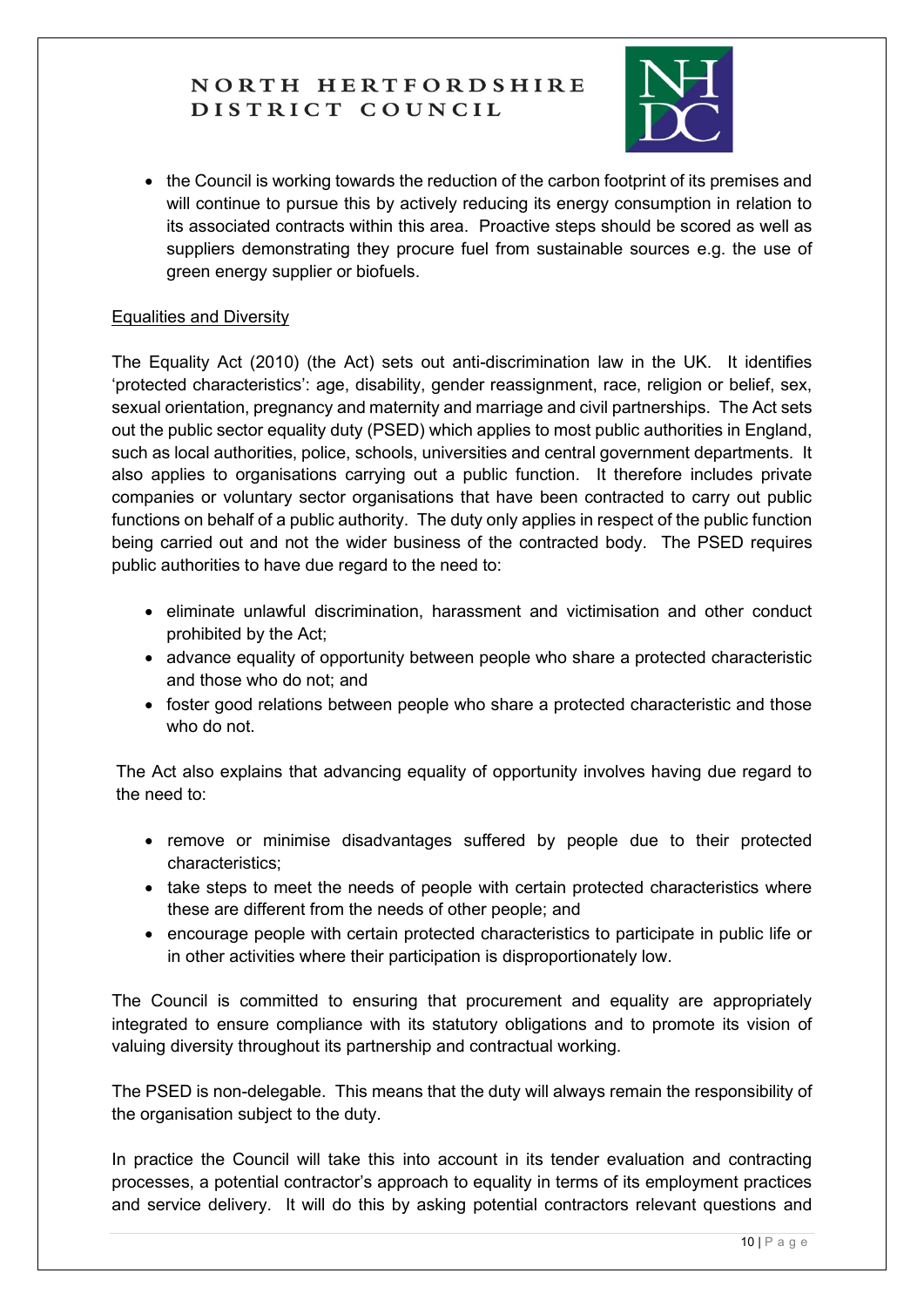

include appropriate provisions in its contract documents relating to these matters. This enables the Council to meet its continuing legal obligation to comply with the duty.

The promotion of equality in procurement will help the Council to create a diverse and integrated workforce whilst encouraging external organisations to promote and practice equality and diversity within their own business. For the Council, promoting equality through procurement can improve competition, value for money, the quality of public services, satisfaction among users and community relations. For business and voluntary organisations, it makes good business sense and can also give them a competitive edge when they tender for Council contracts

#### **3.3 Reacting to change**

#### Impact of COVID19 and economic recovery

The Coronavirus Pandemic (COVID-19) has had and continues to have a significant negative impact on residents and businesses in the North Hertfordshire district. The Council understands that it can play a role in helping the local economy recover.

#### Economic Recovery – Small and Medium Economic Entities and Local Businesses

Increasing the use of local suppliers for the delivery of the Council's goods and service requirements, helps to create jobs and generate opportunities for local businesses. The Council has a Go Local policy already in place for contracts under £50K in value and this Strategy assists by having clear principles in place to support local suppliers. It will, as indicated, look to increase this up to £100K. The Strategy also incorporates and supports the principles of the *Keep It Local* movement which advocates:

*"by unlocking the power of community, local authorities can create more responsive services that reduce long-term costs and invest in the local economy."<sup>6</sup>*

NHDC will address the following considerations in its pursuit of economic recovery for local suppliers:

- we will streamline procurement processes and documentation for lower value procurements in order to remove barriers for small suppliers doing business with the Council;
- we will provide guidance on our website for local suppliers to explain how to bid for contracts and what are requirements are and what they can expect from us in return;
- we will apply the Go Local policy to optimise the award of contracts under £50K to local suppliers and if feasible will increase this level to £100K;
- we will seek to promote the local economy through incorporate supporting evaluation criteria wherever possible;
- we have incorporated the locality principles into the Council's procurements.

6 Locality.org.uk